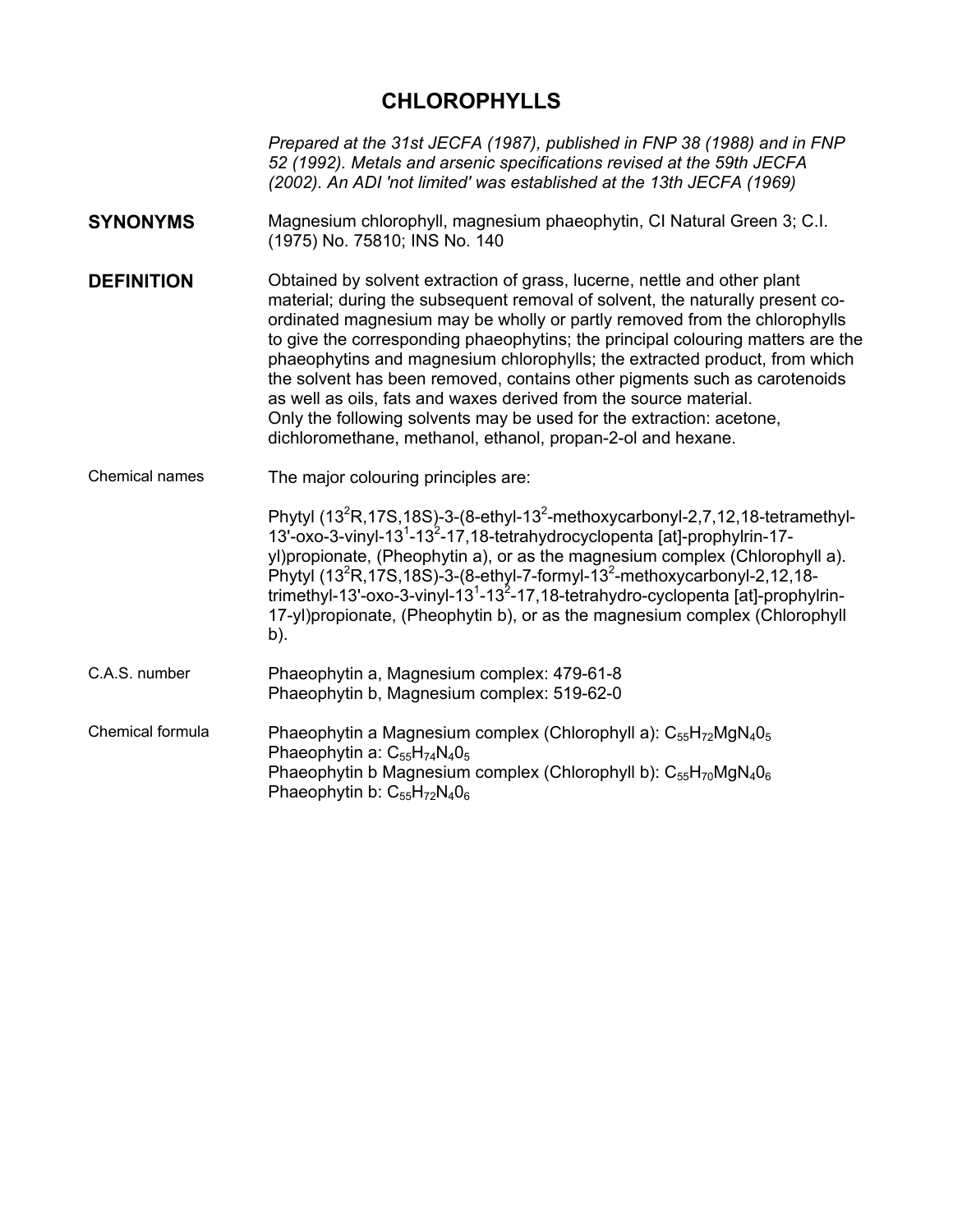#### Structural formula



### **FUNCTIONAL USES** Colour

## **CHARACTERISTICS**

#### IDENTIFICATION

Solubility (Vol. 4) Insoluble in water; soluble in ethanol, diethyl ether, chloroalkanes, hydrocarbons and fixed oils

content of co-ordinated magnesium.

Thin-layer chromatography Apply a 1 in 20 solution of the sample in chloroform as a band of the length of 2 cm to a Silica 60 TLC plate. After drying, develop the plate by a mixture of 50% hexane, 45% chloroform and 5% ethanol (General purpose reagent grade chloroform is supplied with 2% of added ethanol as a stabilizer. The 5% ethanol in the solvent mixture is in addition to this), until the solvent ascends to a point 15 cm above the initial spots. Allow the solvent to evaporate, then visually examine the separated spots and identify the components of interests by their  $R_f$  values and colours. Approximate  $R_f$  values and colour of the spots are as follows: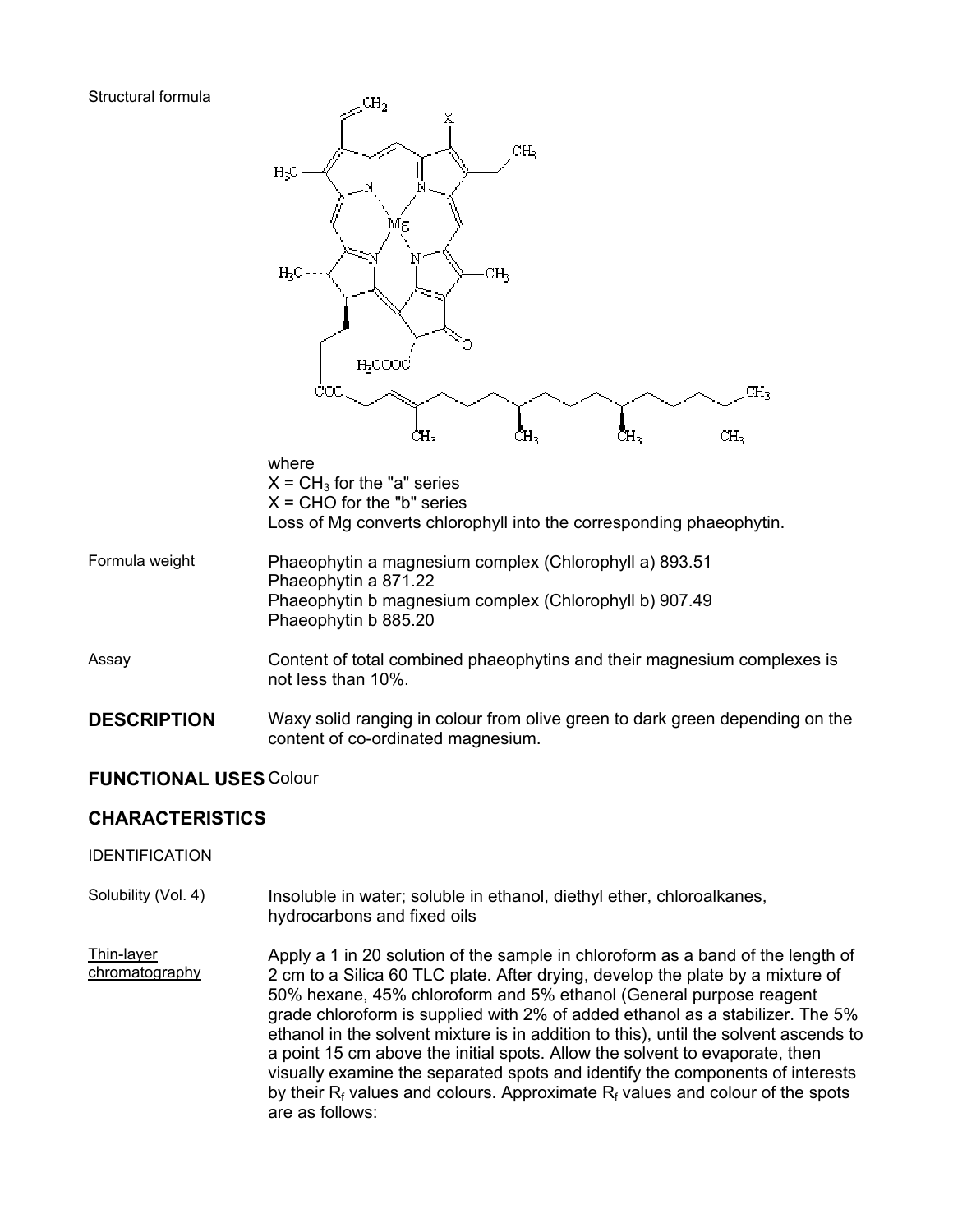|                                  | Phaeophytin a: 0.77, grey/brown<br>Phaeophytin b: 0.75, yellow/brown<br>Chlorophyll a: 0.50, blue/green<br>Chlorophyll b: 0.63, yellow/green                                                                                                                                                                                                                                                                                                                                                                                                                                                                                                              |
|----------------------------------|-----------------------------------------------------------------------------------------------------------------------------------------------------------------------------------------------------------------------------------------------------------------------------------------------------------------------------------------------------------------------------------------------------------------------------------------------------------------------------------------------------------------------------------------------------------------------------------------------------------------------------------------------------------|
|                                  | In addition spots may be visible for B-carotene at $R_f$ 0.81 and xanthophyll at $R_f$<br>0.47 and 0.23.                                                                                                                                                                                                                                                                                                                                                                                                                                                                                                                                                  |
| <b>PURITY</b>                    |                                                                                                                                                                                                                                                                                                                                                                                                                                                                                                                                                                                                                                                           |
| Residual solvents<br>(Vol. 4)    | Acetone, methanol, ethanol, propan-2-ol, hexane: Not more than 50 mg/kg,<br>singly or in combination<br>Dichloromethane: Not more than 10 mg/kg<br>Determine by gas chromatographically using either the method of entrainment<br>distillation (Determination of Residual Solvents) or headspace analysis (Limit<br>Test for Solvent Residues).                                                                                                                                                                                                                                                                                                           |
| Arsenic (Vol. 4)                 | Not more than 3 mg/kg (Method II)                                                                                                                                                                                                                                                                                                                                                                                                                                                                                                                                                                                                                         |
| Lead (Vol. 4)                    | Not more than 5 mg/kg<br>Determine using an atomic absorption technique appropriate to the specified<br>level. The selection of sample size and method of sample preparation may be<br>based on the principles of the method described in Volume 4, "Instrumental<br>Methods."                                                                                                                                                                                                                                                                                                                                                                            |
| <b>METHOD OF</b><br><b>ASSAY</b> | Accurately weigh about 100 mg of the sample and dissolve in diethyl ether,<br>making the volume to 100 ml. Dilute 2 ml of this solution to 25 ml with diethyl<br>ether. The concentration of the sample should not give an absorbance at<br>660.4 nm that is in excess of the working range for Absorbance<br>measurements, i.e., not in excess of 0.7.                                                                                                                                                                                                                                                                                                   |
|                                  | Measure the absorbances of the solution in a 1 cm cell against a diethyl ether<br>blank at 660.4 nm, 642.0 nm, 667.2 nm and 654.4 nm. (These being the<br>absorbance maxima in diethyl ether for chlorophyll a, chlorophyll b,<br>phaeophytin a, and phaeophytin b, respectively). In addition measure at 649.8<br>nm and 628.2 nm. To the remaining diluted solution add one crystal of oxalic<br>acid and after dissolution and mixing, remeasure the absorbances at the same<br>wavelengths. "delta A" is the difference between the absorbances between the<br>absorbance at the respective wavelengths, before and after addition of oxalic<br>acid. |
|                                  | Calculate the concentration of the individual compounds in micromoles per<br>litre from the following equations:                                                                                                                                                                                                                                                                                                                                                                                                                                                                                                                                          |
|                                  | Chlorophyll a = 17.7 delta A (660.4 nm) + 7.15 delta A (642.0 nm)<br>Chlorophyll b = 19.4 delta A (642.0 nm) - 2.92 delta A (660.4 nm)<br>Phaeophytin a = -4.89 A (649.8 nm) + 0.0549 A (628.2 nm)<br>+18.7 A (667.2 nm) + 0.0575 A (654.4 nm) - chlorophyll a<br>Phaeophytin b = -71.0 A (649.8 nm) + 2.51 A (628.2 nm)<br>- 13.5 A (667.2 nm) + 84.3 A (654.4 nm) - chlorophyll b<br>Convert the figures in micro moles per litre to percentages using the following<br>equations:                                                                                                                                                                      |